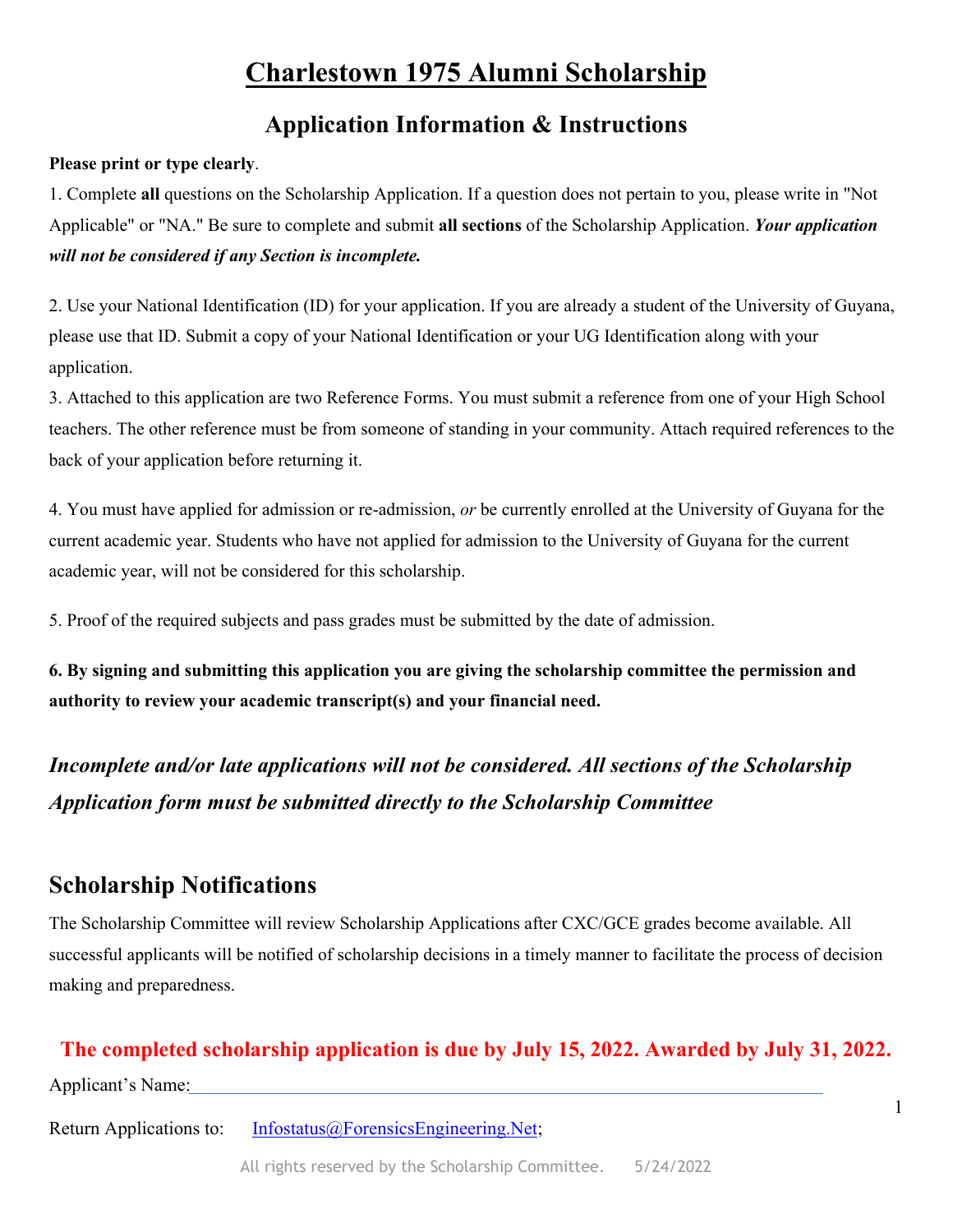Applicants will only be considered for the scholarship if they meet the Needs Based requirements established by the Scholarship Committee.

Applicants will be required to write an essay to be considered for the scholarship.

Answers to the "Short-Answer Questions" (Section 4) should be included in the Essay. By including this information in your essay, you are not required to rewrite the answers to Section 4.

# **1. The Scholarship Committee will consider applications for the following areas of study offered by the University of Guyana.**

Course of Studies Considered by Application Committee:

- Sciences (Physics, Chemistry, Biology, Agriculture, Environmental)/Math
- Technology
- Medical/ Nursing/Medical Technology
- Finance, Accounting, Marketing
- Engineering
- Law
- Nursing
- **2. Top selected applicants will be interviewed**
- **3. Scholarship Funding is expected to be for the duration of the programme for which the student is registered:**

#### **4. Annual Scholarship includes**

- **Tuition \***
- **Facility fees \***
- **Books \***
- **Computer, First time scholarship recipient**
- **The maximum funding not to exceed US\$2,500**

The scholarship funds indicated "\*" will be paid directly to the University of Guyana in the name of the successful student(s) selected by the Scholarship Committee:

## **The completed scholarship application is due by July 15, 2022. Awarded by July 31, 2022.**

Applicant's Name: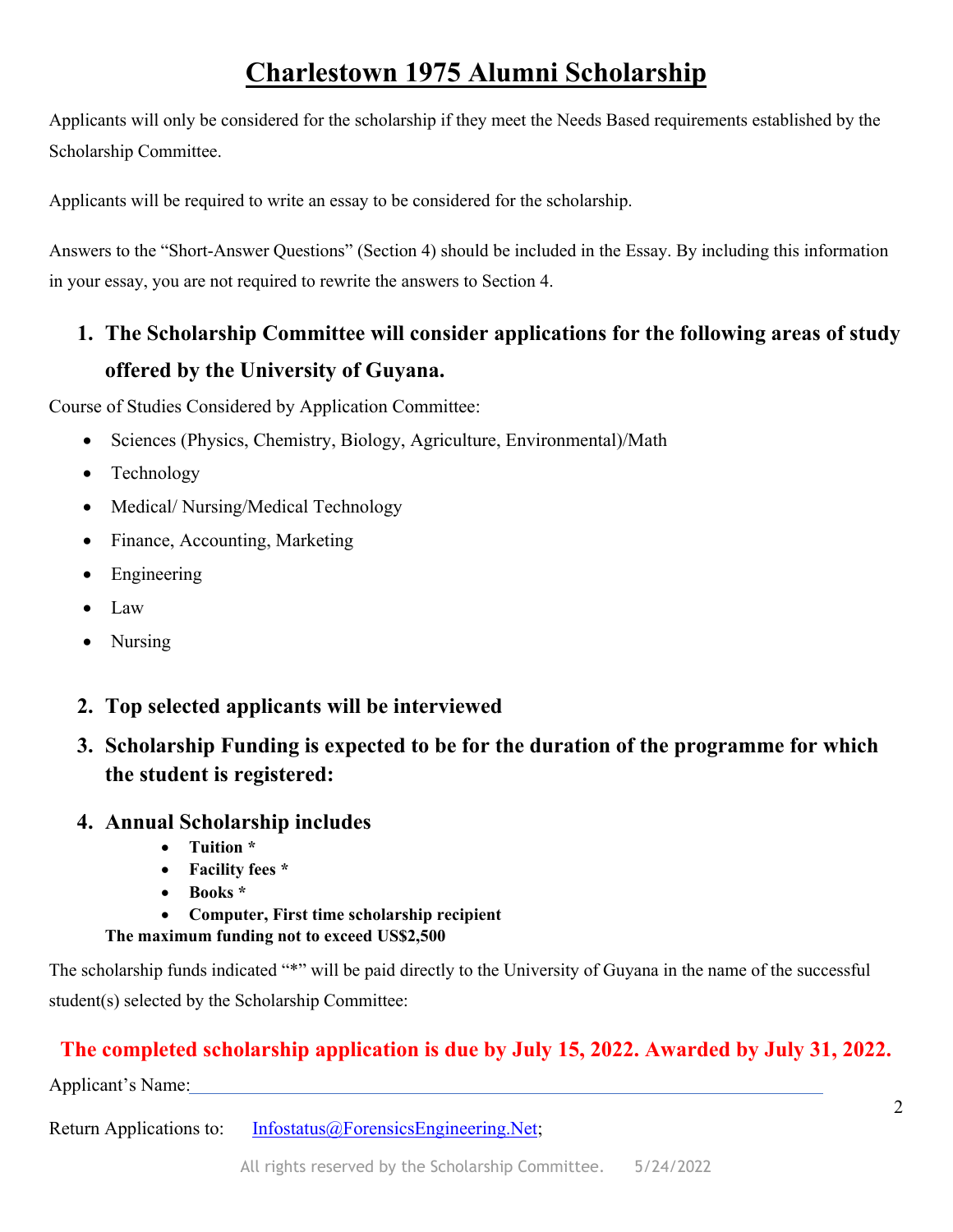## **Scholarship Application Form**

All Sections of the Scholarship Application Form should be completed. Application form must be signed, submittals attached and submitted to the Scholarship Committee via email**.** 

#### **Section 1: General Information**

| Last Name              |  |
|------------------------|--|
| First Name             |  |
| Date of Birth          |  |
|                        |  |
| E-Mail Address         |  |
| <b>Mailing Address</b> |  |
|                        |  |
| Home Telephone #       |  |
| Mobile Phone #         |  |

| Are you currently employed? Yes $\lceil \cdot \rceil$ No $\lceil \cdot \rceil$ |                        |                                                               |
|--------------------------------------------------------------------------------|------------------------|---------------------------------------------------------------|
| If yes, where?                                                                 | How many hours a week? | Did you cut back on your work                                 |
| hours in order to attend school? Yes [] If so, how many hours?                 |                        | $\overline{N_0}$                                              |
| If not presently employed, where did you last work?                            |                        | How many work hours a week?                                   |
| When was your last day of employment?                                          |                        | Did you leave your position in order to attend school? Yes [] |
| $\overline{N_0}$   $\overline{)}$                                              |                        |                                                               |

#### **The completed scholarship application is due by July 15, 2022. Awarded by July 31, 2022.**

Applicant's Name: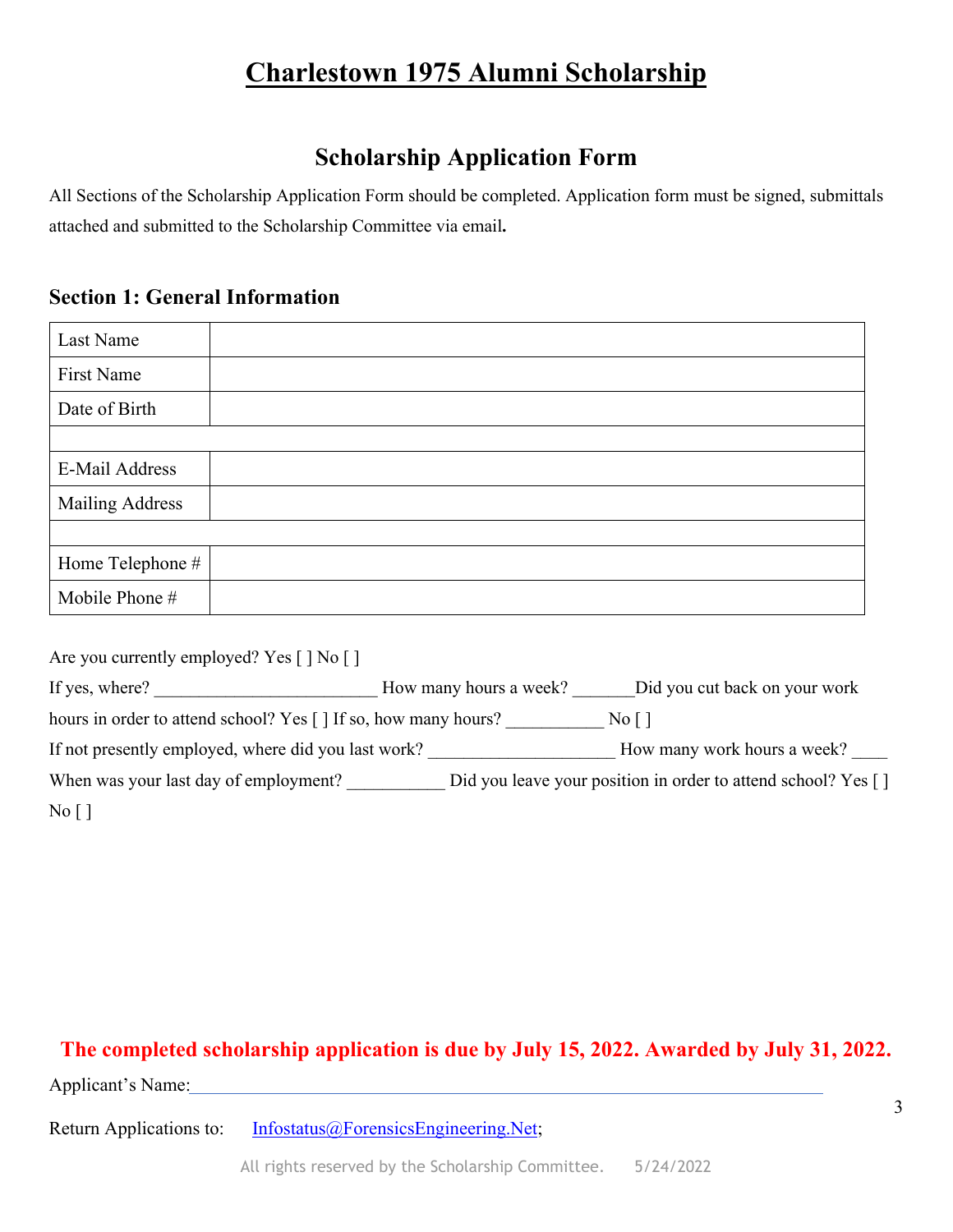## **Section 2: College Plans**

#### **1. If Already Enrolled at the University of Guyana**

What level of education are you pursuing? (Check only one) Your expected graduation date from University of Guyana is Degree [ ] Diploma [ ] Certificate [ ]

#### **2. Prospective University student**

Have you been enrolled at University of Guyana (UG) prior?  $Yes [ ] No [ ].$ Have you been enrolled in any other college? \*Yes  $[ ] * No [ ]$ If you answer Yes to either of the above, kindly submit transcripts for the completed academic year (s)

I intend to enroll in University of Guyana Yes No

Full-time Part-time

### **The completed scholarship application is due by July 15, 2022. Awarded by July 31, 2022.**

Applicant's Name: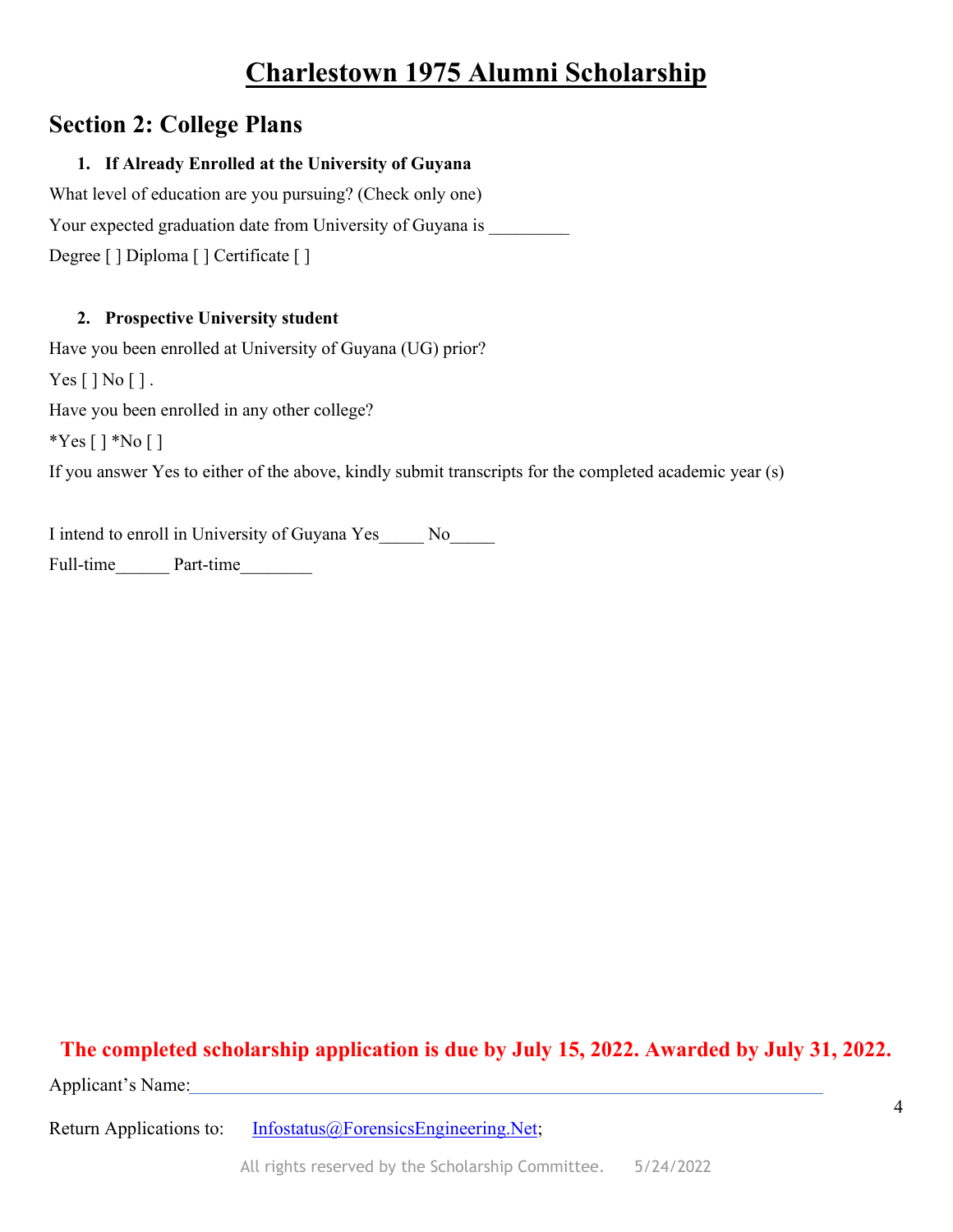### **Section 3: Reference Forms Requirements**

Attached to this application are two Reference Forms. You must submit a reference from one of your School Teachers. The other reference must be from a notable person in your community. Attach required references to the back of your application before submission to the Scholarship Committee. Include contact information for references; email address, phone number, and notable person position

## **Section 4: Short Answer Questions**

On a separate sheet of paper, type or handwrite answers to the following questions and attach the sheet to your application. Answers to these questions are required of all scholarship applicants. If you are attaching an essay, include the answers to these questions as part of your essay.

- 1. Why have you chosen to enroll at UG?
- 2. How does your education commitment impact your job and family?
- 3. What barriers (child care, transportation, work hours, etc.) impact your ability to complete your educational requirements?
- 4. What are your career and future education expectations?
- 5. What else should the scholarship committee know about you? (Special circumstances or challenges, awards or achievements, community service &/or volunteer activities)

Volunteer Work Accomplished or Currently Involved. Complete the description below.

| List Activity | Hours Weekly/<br>Monthly | Describe You Involvement | <b>Contact Person</b> | Contact<br>Phone |
|---------------|--------------------------|--------------------------|-----------------------|------------------|
|               |                          |                          |                       |                  |
|               |                          |                          |                       |                  |
|               |                          |                          |                       |                  |
|               |                          |                          |                       |                  |
|               |                          |                          |                       |                  |
|               |                          |                          |                       |                  |

#### **The completed scholarship application is due by July 15, 2022. Awarded by July 31, 2022.**

Applicant's Name: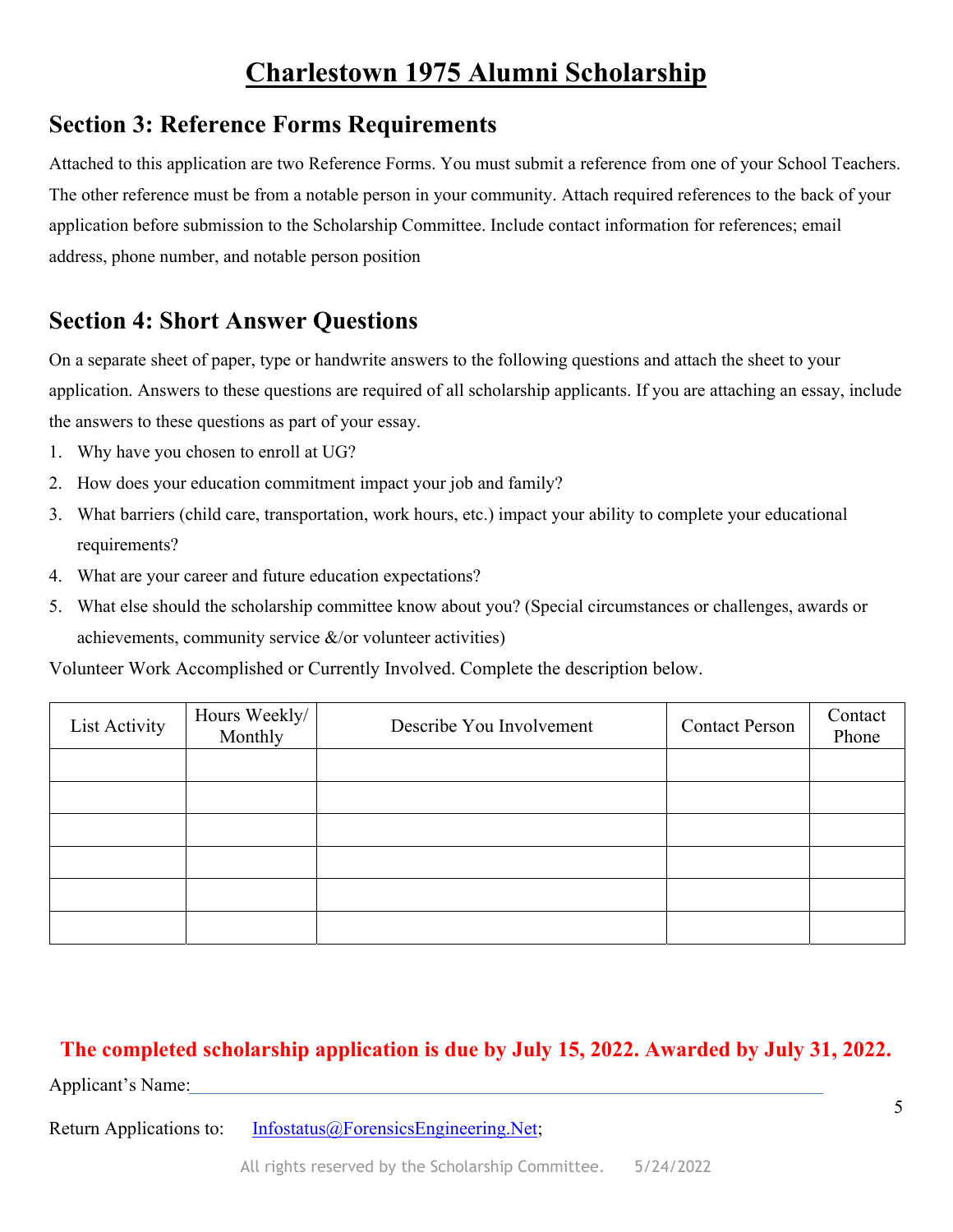**Section 5: Student Signature (Required) I certify that the information given on this** 

**application is complete, accurate, and true. I understand my signature grants the Scholarship Committee permission to release any information deemed appropriate in corresponding with donors and the scholarship committee.** 

| Signature:_ |  |  |  |
|-------------|--|--|--|
| Date:       |  |  |  |

#### **The completed scholarship application is due by July 15, 2022. Awarded by July 31, 2022.**

Applicant's Name: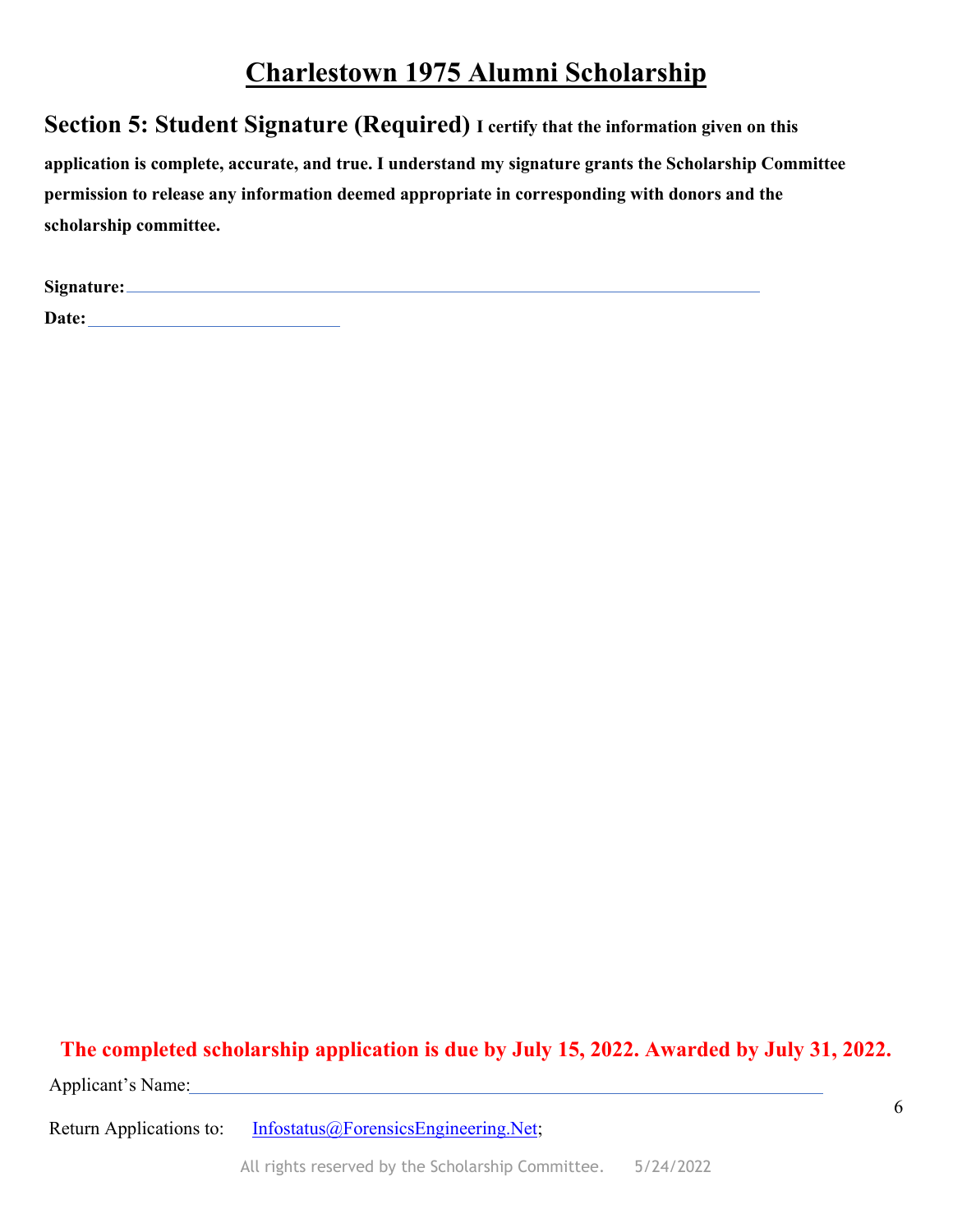## **Former Teacher Reference Form 1.**

I am applying for a scholarship through Charlestown 1975 Alumni Scholarship Programme. As a reference, you have my authorization to give the information requested below.

 $\mathcal{L}_\text{max} = \mathcal{L}_\text{max} = \mathcal{L}_\text{max} = \mathcal{L}_\text{max} = \mathcal{L}_\text{max} = \mathcal{L}_\text{max} = \mathcal{L}_\text{max} = \mathcal{L}_\text{max} = \mathcal{L}_\text{max} = \mathcal{L}_\text{max} = \mathcal{L}_\text{max} = \mathcal{L}_\text{max} = \mathcal{L}_\text{max} = \mathcal{L}_\text{max} = \mathcal{L}_\text{max} = \mathcal{L}_\text{max} = \mathcal{L}_\text{max} = \mathcal{L}_\text{max} = \mathcal{$ Student's Name (Please print.)  $\_$  , and the state of the state of the state of the state of the state of the state of the state of the state of the state of the state of the state of the state of the state of the state of the state of the state of the Student's Signature Date  $\_$  , and the state of the state of the state of the state of the state of the state of the state of the state of the state of the state of the state of the state of the state of the state of the state of the state of the Address Daytime Contact Telephone # How long have you known the applicant? \_\_\_\_\_\_\_\_\_\_\_\_\_\_\_\_\_\_\_\_\_\_\_\_\_\_\_\_\_\_\_\_\_\_\_\_\_\_\_\_\_\_\_\_\_\_\_\_\_\_\_\_\_\_\_\_\_ In what capacity? \_\_\_\_\_\_\_\_\_\_\_\_\_\_\_\_\_\_\_\_\_\_\_\_\_\_\_\_\_\_\_\_\_\_\_\_\_\_\_\_\_\_\_\_\_\_\_\_\_\_\_\_\_\_\_\_\_\_\_\_\_\_\_\_\_\_\_\_\_\_\_\_\_\_\_\_\_\_

#### **The completed scholarship application is due by July 15, 2022. Awarded by July 31, 2022.**

Applicant's Name: Name: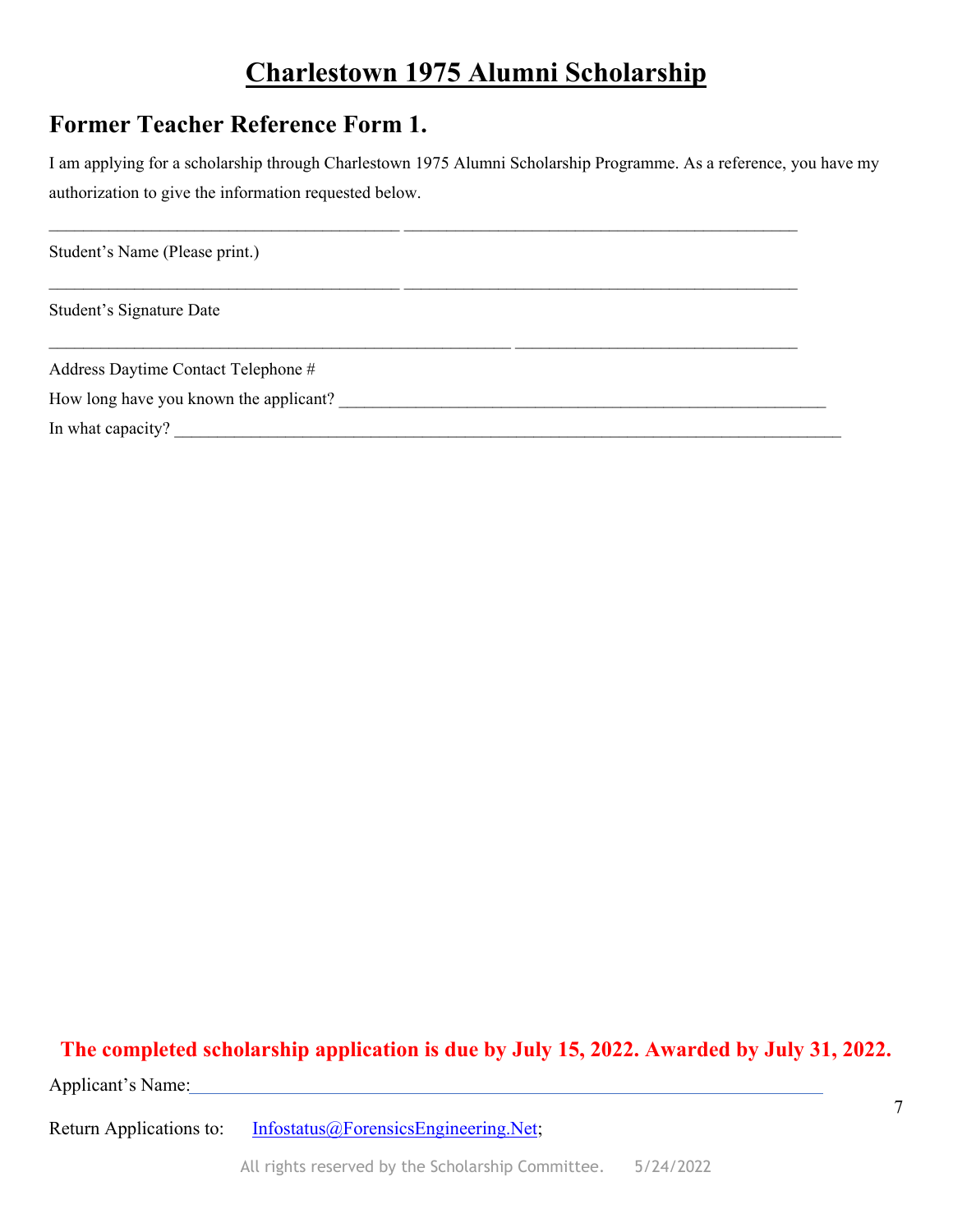Please check the phrase which best fits the person in each trait listed below. One additional page may be added.

| <b>Trait not observed. Cite Examples</b>                | <b>Outstanding</b> | Above   | Average | <b>Not Applicable</b> |
|---------------------------------------------------------|--------------------|---------|---------|-----------------------|
|                                                         |                    | Average |         |                       |
|                                                         |                    |         |         |                       |
| School Performance (Academic, Social, Athletic, etc);   |                    |         |         |                       |
|                                                         |                    |         |         |                       |
|                                                         |                    |         |         |                       |
| Initiative (Problem solving, Club Activities, Etc);     |                    |         |         |                       |
|                                                         |                    |         |         |                       |
|                                                         |                    |         |         |                       |
| Maturity of Judgement (Leadership Skills and            |                    |         |         |                       |
| Responsibilities)                                       |                    |         |         |                       |
|                                                         |                    |         |         |                       |
|                                                         |                    |         |         |                       |
| Interaction with Others (Team Work)                     |                    |         |         |                       |
|                                                         |                    |         |         |                       |
|                                                         |                    |         |         |                       |
|                                                         |                    |         |         |                       |
|                                                         |                    |         |         |                       |
| Seriousness of Purpose, (Commitment to goals and tasks) |                    |         |         |                       |
|                                                         |                    |         |         |                       |
|                                                         |                    |         |         |                       |
|                                                         |                    |         |         |                       |
| Challenges Endured or Overcame                          |                    |         |         |                       |
|                                                         |                    |         |         |                       |
|                                                         |                    |         |         |                       |
|                                                         |                    |         |         |                       |
|                                                         |                    |         |         |                       |
| <b>Volunteer Work Past or Present</b>                   |                    |         |         |                       |
|                                                         |                    |         |         |                       |
|                                                         |                    |         |         |                       |
|                                                         |                    |         |         |                       |

Reference Form 1

#### **The completed scholarship application is due by July 15, 2022. Awarded by July 31, 2022.**

Applicant's Name: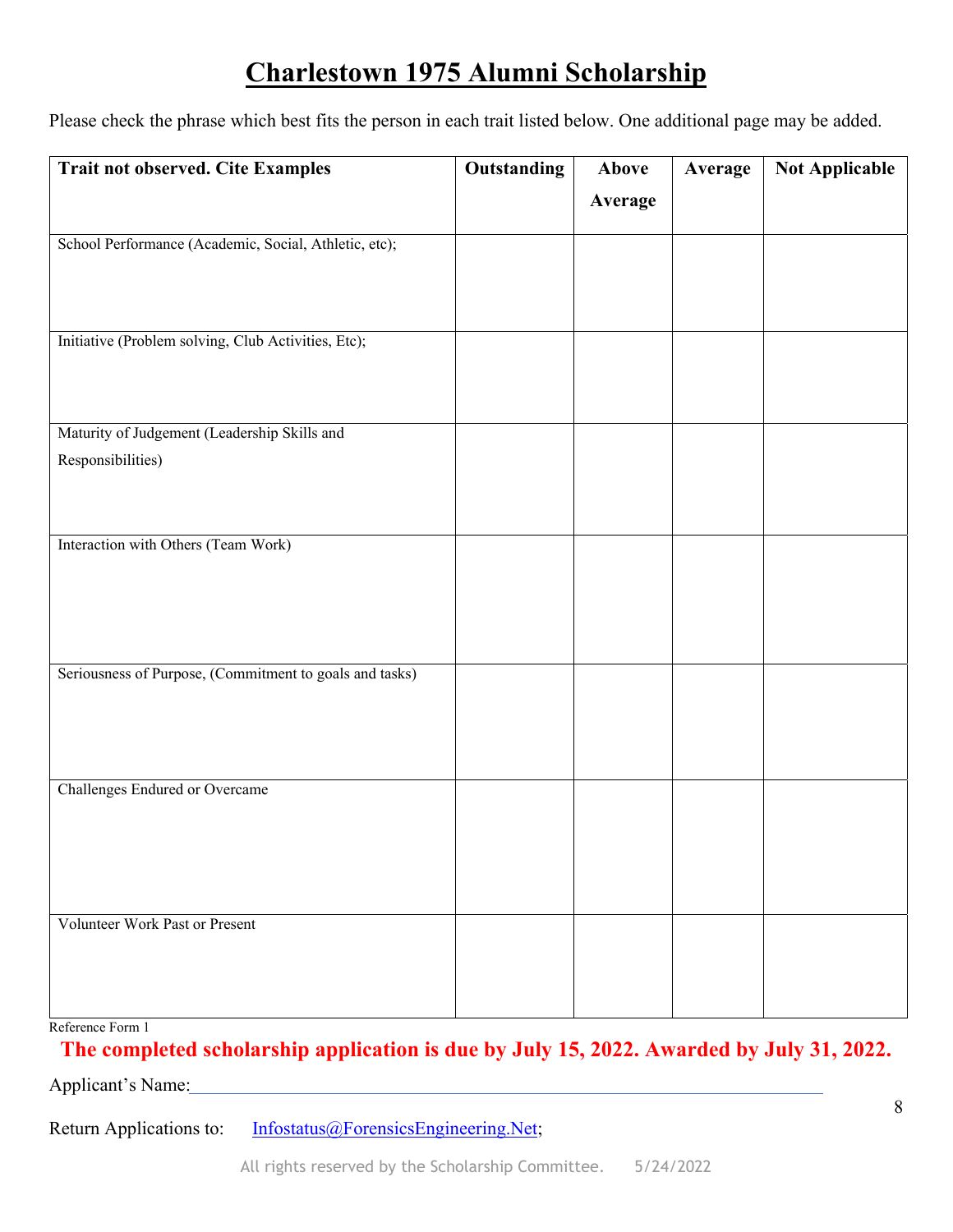### **Notable Community Member Reference Form 2.**

I am applying for a scholarship through Charlestown 1975 Alumni Scholarship Programme. As a reference, you have my authorization to give the information requested below.

 $\mathcal{L}_\text{max} = \mathcal{L}_\text{max} = \mathcal{L}_\text{max} = \mathcal{L}_\text{max} = \mathcal{L}_\text{max} = \mathcal{L}_\text{max} = \mathcal{L}_\text{max} = \mathcal{L}_\text{max} = \mathcal{L}_\text{max} = \mathcal{L}_\text{max} = \mathcal{L}_\text{max} = \mathcal{L}_\text{max} = \mathcal{L}_\text{max} = \mathcal{L}_\text{max} = \mathcal{L}_\text{max} = \mathcal{L}_\text{max} = \mathcal{L}_\text{max} = \mathcal{L}_\text{max} = \mathcal{$ Student's Name (Please print.)  $\_$  , and the set of the set of the set of the set of the set of the set of the set of the set of the set of the set of the set of the set of the set of the set of the set of the set of the set of the set of the set of th Student's Signature Date  $\_$  , and the state of the state of the state of the state of the state of the state of the state of the state of the state of the state of the state of the state of the state of the state of the state of the state of the Address Daytime Contact Telephone # How long have you known the applicant? \_\_\_\_\_\_\_\_\_\_\_\_\_\_\_\_\_\_\_\_\_\_\_\_\_\_\_\_\_\_\_\_\_\_\_\_\_\_\_\_\_\_\_\_\_\_\_\_\_\_\_\_\_\_\_\_\_ In what capacity? \_\_\_\_\_\_\_\_\_\_\_\_\_\_\_\_\_\_\_\_\_\_\_\_\_\_\_\_\_\_\_\_\_\_\_\_\_\_\_\_\_\_\_\_\_\_\_\_\_\_\_\_\_\_\_\_\_\_\_\_\_\_\_\_\_\_\_\_\_\_\_\_\_\_\_\_\_\_

## **The completed scholarship application is due by July 15, 2022. Awarded by July 31, 2022.**

Applicant's Name: Name: Name: Name: Name: Name: Name: Name: Name: Name: Name: Name: Name: Name: Name: Name: Name: Name: Name: Name: Name: Name: Name: Name: Name: Name: Name: Name: Name: Name: Name: Name: Name: Name: Name: